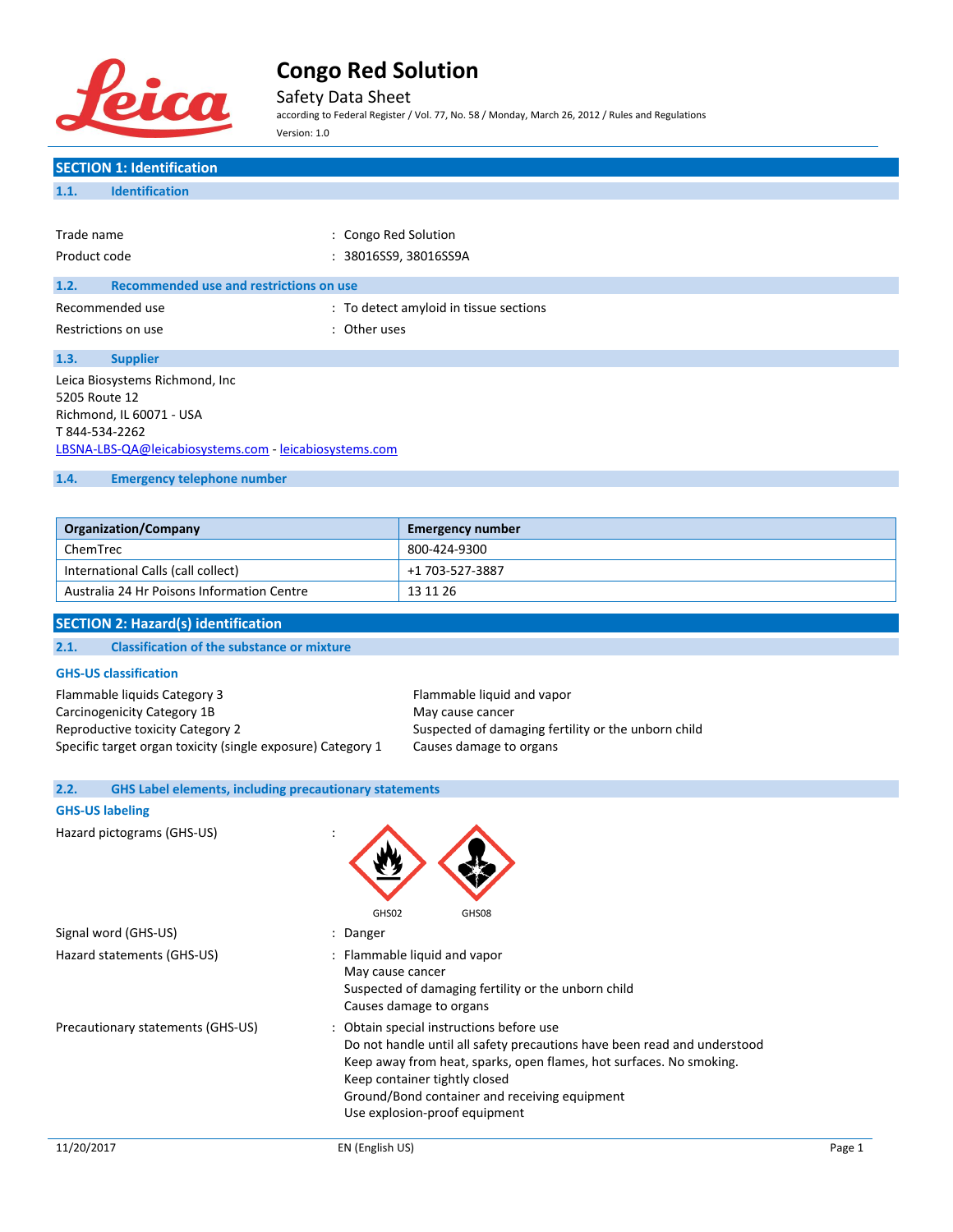# Safety Data Sheet

according to Federal Register / Vol. 77, No. 58 / Monday, March 26, 2012 / Rules and Regulations

| Use only non-sparking tools                                                                               |
|-----------------------------------------------------------------------------------------------------------|
| Take precautionary measures against static discharge                                                      |
| Do not breathe mist/vapours/spray.                                                                        |
| Wash thoroughly after handling                                                                            |
| Do not eat, drink or smoke when using this product                                                        |
| Wear protective gloves/protective clothing/eye protection/face protection.                                |
| If on skin (or hair): Take off immediately all contaminated clothing. Rinse skin with<br>water/shower     |
| If exposed: Call a poison center/doctor                                                                   |
| If exposed or concerned: Get medical advice/attention                                                     |
| In case of fire: Use dry chemical, foam, or water spray for extinction.                                   |
| Store in a well-ventilated place. Keep cool                                                               |
| Store locked up                                                                                           |
| Dispose of contents/container in accordance with all local/regional/national/international<br>regulations |

### **2.3. Other hazards which do not result in classification**

### No additional information available

**2.4. Unknown acute toxicity (GHS US)**

Not applicable

|                | <b>SECTION 3: Composition/Information on ingredients</b> |                           |      |                                                                                                                                                              |
|----------------|----------------------------------------------------------|---------------------------|------|--------------------------------------------------------------------------------------------------------------------------------------------------------------|
| 3.1.           | <b>Substances</b>                                        |                           |      |                                                                                                                                                              |
| Not applicable |                                                          |                           |      |                                                                                                                                                              |
| 3.2.           | <b>Mixtures</b>                                          |                           |      |                                                                                                                                                              |
| <b>Name</b>    |                                                          | <b>Product identifier</b> | %    | <b>GHS-US classification</b>                                                                                                                                 |
| Ethanol        |                                                          | (CAS No) 64-17-5          | < 40 | Flam. Lig. 2, H225<br>Acute Tox. 4 (Inhalation: vapour), H332<br>Eye Irrit. 2, H319                                                                          |
| methanol       |                                                          | (CAS No) 67-56-1          | < 5  | Flam. Lig. 2, H225<br>Acute Tox. 3 (Oral), H301<br>Acute Tox. 3 (Dermal), H311<br>Acute Tox. 3 (Inhalation), H331<br>Acute Tox. 3 (Inhalation: vapour), H331 |

#### Full text of hazard classes and H-statements : see section 16

| <b>SECTION 4: First-aid measures</b>                            |                                                                                                                       |  |
|-----------------------------------------------------------------|-----------------------------------------------------------------------------------------------------------------------|--|
| <b>Description of first aid measures</b><br>4.1.                |                                                                                                                       |  |
| First-aid measures general                                      | : IF exposed or concerned: Get medical advice/attention. Call a poison<br>center/doctor/physician if you feel unwell. |  |
| First-aid measures after inhalation                             | : Remove person to fresh air and keep comfortable for breathing.                                                      |  |
| First-aid measures after skin contact                           | : Rinse skin with water/shower. Remove/Take off immediately all contaminated clothing.                                |  |
| First-aid measures after eye contact                            | : Rinse eyes with water as a precaution.                                                                              |  |
| First-aid measures after ingestion                              | : Rinse mouth. Call a poison center/doctor/physician if you feel unwell.                                              |  |
| 4.2.<br>Most important symptoms and effects (acute and delayed) |                                                                                                                       |  |
| No additional information available                             |                                                                                                                       |  |

### **4.3. Immediate medical attention and special treatment, if necessary**

Treat symptomatically.

Isopropanol (CAS No) 67-63-0 < 5 Flam. Liq. 2, H225

STOT SE 1, H370

Eye Irrit. 2, H319 STOT SE 3, H336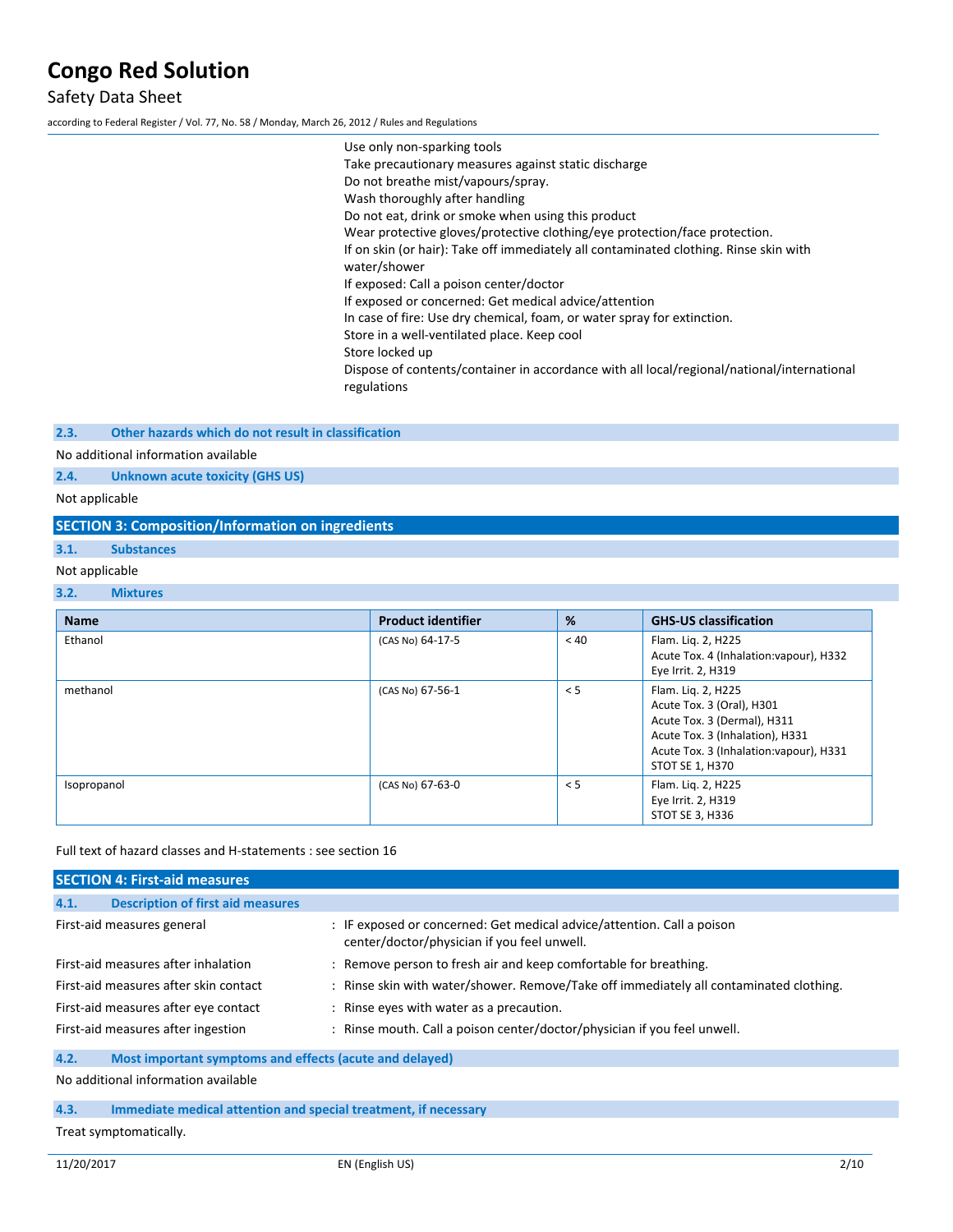# Safety Data Sheet

according to Federal Register / Vol. 77, No. 58 / Monday, March 26, 2012 / Rules and Regulations

|                                               | <b>SECTION 5: Fire-fighting measures</b>                            |                                                                                                                                             |
|-----------------------------------------------|---------------------------------------------------------------------|---------------------------------------------------------------------------------------------------------------------------------------------|
| 5.1.                                          | Suitable (and unsuitable) extinguishing media                       |                                                                                                                                             |
|                                               | Suitable extinguishing media                                        | : Water spray. Dry powder. Foam. Carbon dioxide.                                                                                            |
| 5.2.                                          | Specific hazards arising from the chemical                          |                                                                                                                                             |
| Fire hazard                                   |                                                                     | : Highly flammable liquid and vapor.                                                                                                        |
| Reactivity                                    |                                                                     | : Highly flammable liquid and vapor.                                                                                                        |
| 5.3.                                          | Special protective equipment and precautions for fire-fighters      |                                                                                                                                             |
|                                               | Protection during firefighting                                      | : Do not attempt to take action without suitable protective equipment. Self-contained<br>breathing apparatus. Complete protective clothing. |
| <b>SECTION 6: Accidental release measures</b> |                                                                     |                                                                                                                                             |
| 6.1.                                          | Personal precautions, protective equipment and emergency procedures |                                                                                                                                             |

| 6.1.1. | For non-emergency personnel      |                                                                                                                                                                        |
|--------|----------------------------------|------------------------------------------------------------------------------------------------------------------------------------------------------------------------|
|        | <b>Emergency procedures</b>      | : No open flames, no sparks, and no smoking. Only qualified personnel equipped with<br>suitable protective equipment may intervene. Do not breathe mist/vapours/spray. |
| 6.1.2. | For emergency responders         |                                                                                                                                                                        |
|        | Protective equipment             | : Do not attempt to take action without suitable protective equipment. For further<br>information refer to section 8: "Exposure controls/personal protection".         |
| 6.2.   | <b>Environmental precautions</b> |                                                                                                                                                                        |

Avoid release to the environment. Notify authorities if product enters sewers or public waters.

| 6.3.                                        | Methods and material for containment and cleaning up |                                                                                                                  |
|---------------------------------------------|------------------------------------------------------|------------------------------------------------------------------------------------------------------------------|
|                                             | Methods for cleaning up                              | : Take up liquid spill into absorbent material. Notify authorities if product enters sewers or<br>public waters. |
|                                             | Other information                                    | : Dispose of materials or solid residues at an authorized site.                                                  |
| 6.4.                                        | <b>Reference to other sections</b>                   |                                                                                                                  |
| Ear further information refer to section 12 |                                                      |                                                                                                                  |

For further information refer to section 13.

| <b>SECTION 7: Handling and storage</b>                               |                                                                                                                                                                                                                                                                                                                                                                                                                                                                                                                                                                                                                                                                                                                                                                                                                                                                                                                                           |
|----------------------------------------------------------------------|-------------------------------------------------------------------------------------------------------------------------------------------------------------------------------------------------------------------------------------------------------------------------------------------------------------------------------------------------------------------------------------------------------------------------------------------------------------------------------------------------------------------------------------------------------------------------------------------------------------------------------------------------------------------------------------------------------------------------------------------------------------------------------------------------------------------------------------------------------------------------------------------------------------------------------------------|
| <b>Precautions for safe handling</b><br>7.1.                         |                                                                                                                                                                                                                                                                                                                                                                                                                                                                                                                                                                                                                                                                                                                                                                                                                                                                                                                                           |
| Precautions for safe handling                                        | : Ensure good ventilation of the work station. Keep away from heat, hot surfaces, sparks,<br>open flames and other ignition sources. No smoking. Ground/bond container and receiving<br>equipment. Use only non-sparking tools. Take precautionary measures against static<br>discharge. Flammable vapors may accumulate in the container. Use explosion-proof<br>equipment. Wear personal protective equipment. Obtain special instructions before use. Do<br>not handle until all safety precautions have been read and understood. Take all necessary<br>technical measures to avoid or minimize the release of the product on the workplace. Limit<br>quantities of product at the minimum necessary for handling and limit the number of<br>exposed workers. Provide local exhaust or general room ventilation. Floors, walls and other<br>surfaces in the hazard area must be cleaned regularly. Do not breathe mist/vapours/spray. |
| Hygiene measures                                                     | : Separate working clothes from town clothes. Launder separately. Do not eat, drink or smoke<br>when using this product. Always wash hands after handling the product.                                                                                                                                                                                                                                                                                                                                                                                                                                                                                                                                                                                                                                                                                                                                                                    |
| Conditions for safe storage, including any incompatibilities<br>7.2. |                                                                                                                                                                                                                                                                                                                                                                                                                                                                                                                                                                                                                                                                                                                                                                                                                                                                                                                                           |
| <b>Technical measures</b>                                            | : Ground/bond container and receiving equipment.                                                                                                                                                                                                                                                                                                                                                                                                                                                                                                                                                                                                                                                                                                                                                                                                                                                                                          |
| Storage conditions                                                   | : Store in a well-ventilated place. Keep cool. Keep container tightly closed. Store locked up.                                                                                                                                                                                                                                                                                                                                                                                                                                                                                                                                                                                                                                                                                                                                                                                                                                            |
| SECTION 8: Evnosure controls/nersonal protection                     |                                                                                                                                                                                                                                                                                                                                                                                                                                                                                                                                                                                                                                                                                                                                                                                                                                                                                                                                           |

|      | <b>SECTION 8: Exposure controls/personal protection</b> |
|------|---------------------------------------------------------|
| 8.1. | <b>Control parameters</b>                               |
|      |                                                         |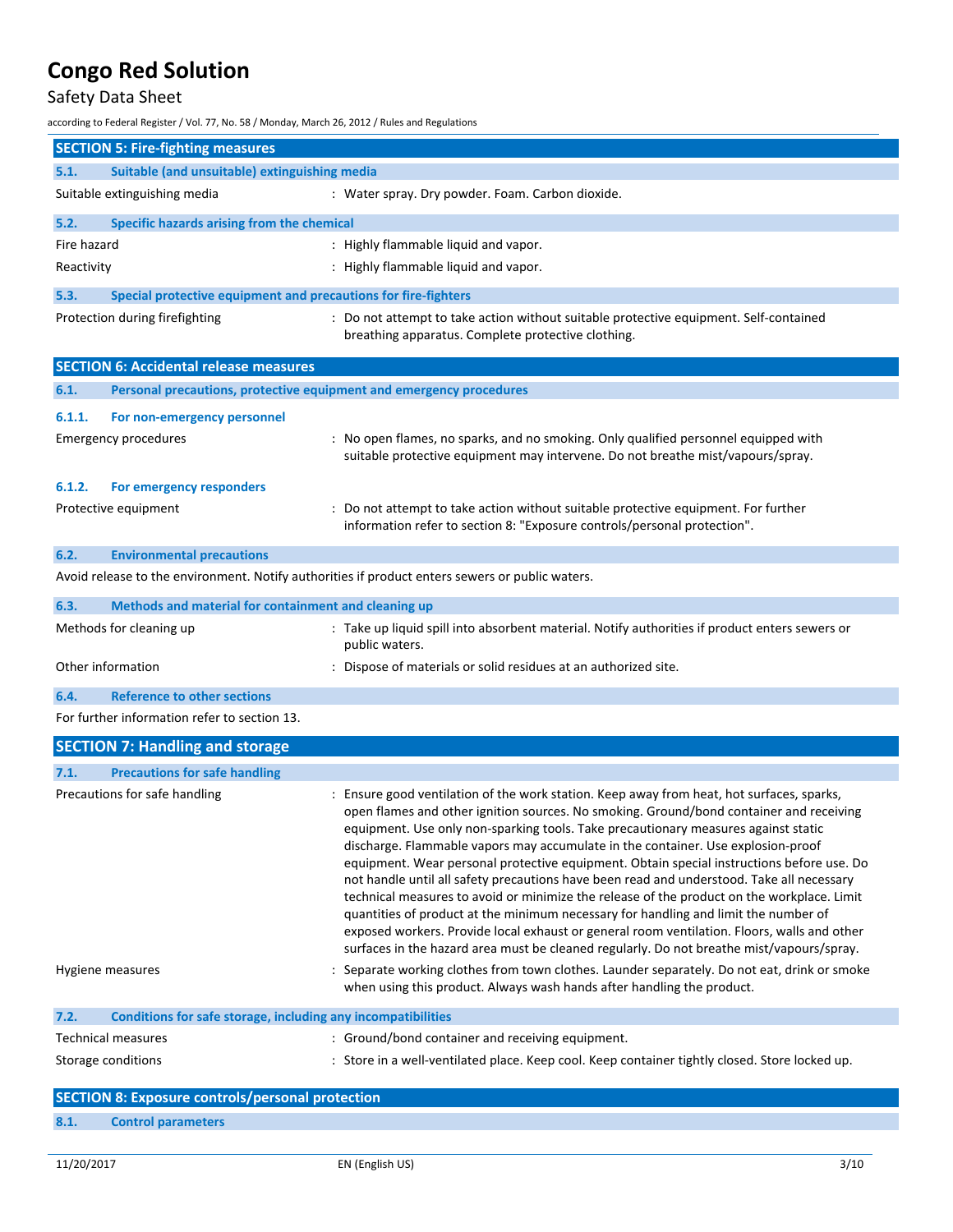# Safety Data Sheet

according to Federal Register / Vol. 77, No. 58 / Monday, March 26, 2012 / Rules and Regulations

| <b>Ethanol (64-17-5)</b> |                                     |                                                                                             |  |
|--------------------------|-------------------------------------|---------------------------------------------------------------------------------------------|--|
| <b>ACGIH</b>             | ACGIH STEL (ppm)                    | 1000 ppm (Ethanol; USA; Short time value; TLV -<br>Adopted Value)                           |  |
| Isopropanol (67-63-0)    |                                     |                                                                                             |  |
| <b>ACGIH</b>             | ACGIH TWA (ppm)                     | 200 ppm (2-propanol; USA; Time-weighted average<br>exposure limit 8 h; TLV - Adopted Value) |  |
| <b>ACGIH</b>             | ACGIH STEL (ppm)                    | 400 ppm (2-propanol; USA; Short time value; TLV -<br>Adopted Value)                         |  |
| <b>ACGIH</b>             | Remark (ACGIH)                      | Eye & URT irr; CNS impair                                                                   |  |
| <b>OSHA</b>              | OSHA PEL (TWA) (mg/m <sup>3</sup> ) | 980 mg/m <sup>3</sup>                                                                       |  |
| <b>OSHA</b>              | OSHA PEL (TWA) (ppm)                | 400 ppm                                                                                     |  |
| methanol (67-56-1)       |                                     |                                                                                             |  |
| <b>ACGIH</b>             | ACGIH TWA (ppm)                     | 200 ppm (Methanol; USA; Time-weighted average<br>exposure limit 8 h; TLV - Adopted Value)   |  |
| <b>ACGIH</b>             | ACGIH STEL (ppm)                    | 250 ppm (Methanol; USA; Short time value; TLV -<br>Adopted Value)                           |  |

### **8.2. Appropriate engineering controls**

Environmental exposure controls : Avoid release to the environment.

Appropriate engineering controls : Ensure good ventilation of the work station.

# **8.3. Individual protection measures/Personal protective equipment**

### **Hand protection:**

Protective gloves

#### **Eye protection:**

Safety glasses

#### **Skin and body protection:**

Wear suitable protective clothing

### **Respiratory protection:**

Wear respiratory protection

| <b>SECTION 9: Physical and chemical properties</b> |  |                                                       |
|----------------------------------------------------|--|-------------------------------------------------------|
| 9.1.                                               |  | Information on basic physical and chemical properties |
| Physical state                                     |  | : Liquid                                              |
| Color                                              |  | : red                                                 |
| Odor                                               |  | : Alcohol odour                                       |
| Odor threshold                                     |  | : No data available                                   |
| pH                                                 |  | : No data available                                   |
| Melting point                                      |  | : Not applicable                                      |
| Freezing point                                     |  | : No data available                                   |
| Boiling point                                      |  | : No data available                                   |
| Flash point                                        |  | : 80 °F                                               |
|                                                    |  |                                                       |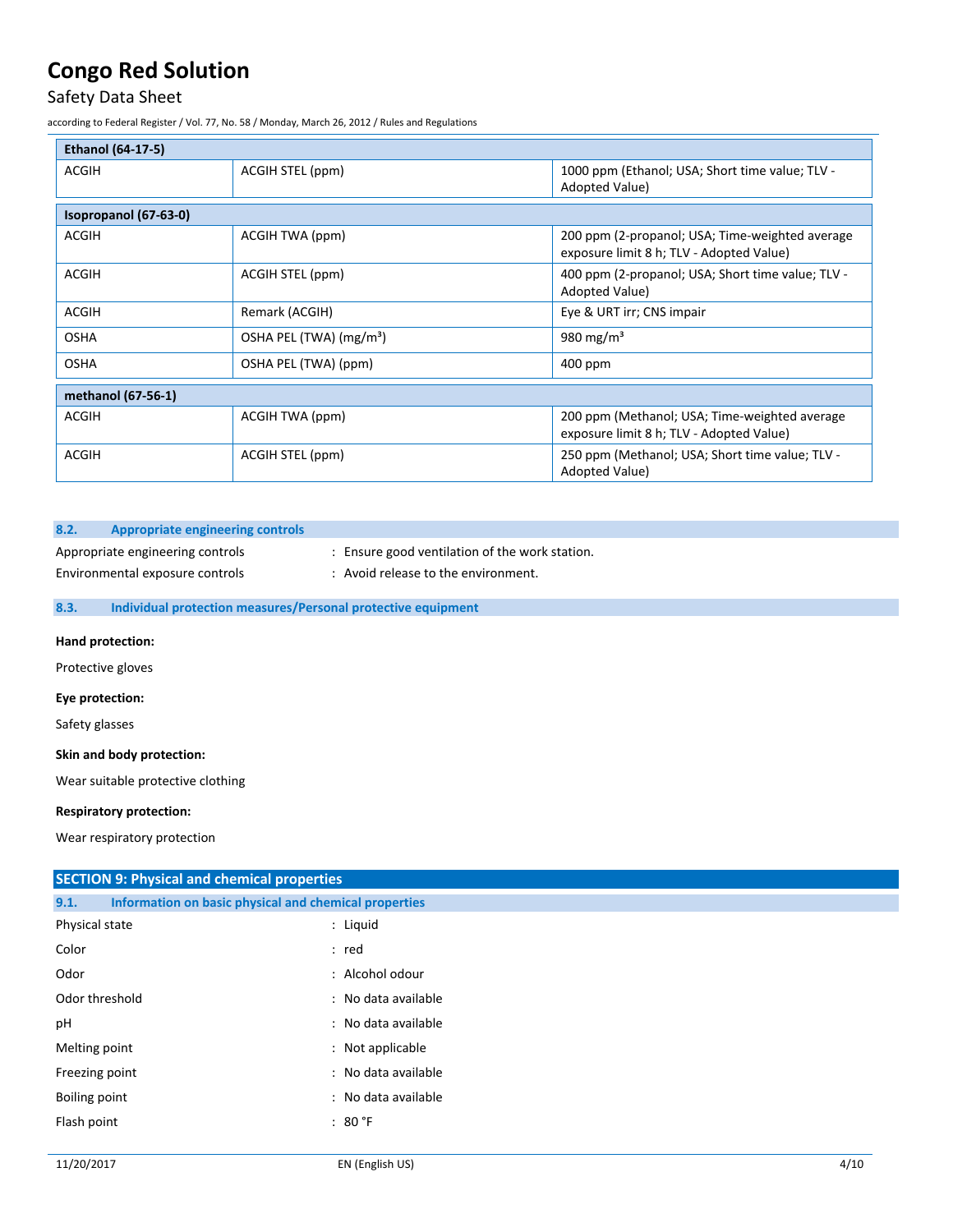# Safety Data Sheet

according to Federal Register / Vol. 77, No. 58 / Monday, March 26, 2012 / Rules and Regulations

| Relative evaporation rate (butyl acetate=1) | ÷              | No data available   |
|---------------------------------------------|----------------|---------------------|
| Flammability (solid, gas)                   | $\ddot{\cdot}$ | Not applicable.     |
| Vapor pressure                              |                | No data available   |
| Relative vapor density at 20 °C             |                | No data available   |
| Relative density                            |                | No data available   |
| Specific gravity / density                  |                | : 0.79              |
| Solubility                                  |                | No data available   |
| Log Pow                                     |                | : No data available |
| Auto-ignition temperature                   |                | : No data available |
| Decomposition temperature                   |                | No data available   |
| Viscosity, kinematic                        |                | No data available   |
| Viscosity, dynamic                          |                | : No data available |
| <b>Explosion limits</b>                     |                | No data available   |
| <b>Explosive properties</b>                 |                | No data available   |
| Oxidizing properties                        |                | No data available   |
|                                             |                |                     |

# **9.2. Other information**

| No additional information available                                                                  |  |  |  |
|------------------------------------------------------------------------------------------------------|--|--|--|
| <b>SECTION 10: Stability and reactivity</b>                                                          |  |  |  |
| 10.1.<br><b>Reactivity</b>                                                                           |  |  |  |
| Highly flammable liquid and vapor.                                                                   |  |  |  |
| 10.2.<br><b>Chemical stability</b>                                                                   |  |  |  |
| Stable under normal conditions.                                                                      |  |  |  |
| <b>Possibility of hazardous reactions</b><br>10.3.                                                   |  |  |  |
| No dangerous reactions known under normal conditions of use.                                         |  |  |  |
| <b>Conditions to avoid</b><br>10.4.                                                                  |  |  |  |
| Avoid contact with hot surfaces. Heat. No flames, no sparks. Eliminate all sources of ignition.      |  |  |  |
| 10.5.<br>Incompatible materials                                                                      |  |  |  |
| No additional information available                                                                  |  |  |  |
| <b>Hazardous decomposition products</b><br>10.6.                                                     |  |  |  |
| Under normal conditions of storage and use, hazardous decomposition products should not be produced. |  |  |  |
| <b>SECTION 11: Toxicological information</b>                                                         |  |  |  |

**11.1. Information on toxicological effects**

Acute toxicity **in the case of the Case of the Case of the Case of the Case of the Case of the Case of the Case of the Case of the Case of the Case of the Case of the Case of the Case of the Case of the Case of the Case of** 

| <b>Ethanol (64-17-5)</b> |                                                                                           |  |
|--------------------------|-------------------------------------------------------------------------------------------|--|
| LD50 oral rat            | 10740 mg/kg body weight (Rat; OECD 401: Acute Oral Toxicity; Experimental value)          |  |
| LD50 dermal rabbit       | > 16000 mg/kg (Rabbit; Literature study)                                                  |  |
| ATE US (oral)            | 10740 mg/kg body weight                                                                   |  |
| ATE US (vapors)          | 11 $mg/l/4h$                                                                              |  |
| Isopropanol (67-63-0)    |                                                                                           |  |
| LD50 dermal rabbit       | 12870 mg/kg (Rabbit; Experimental value; Equivalent or similar to OECD 402; 16.4; Rabbit) |  |
| 11/20/2017               | 5/10<br>EN (English US)                                                                   |  |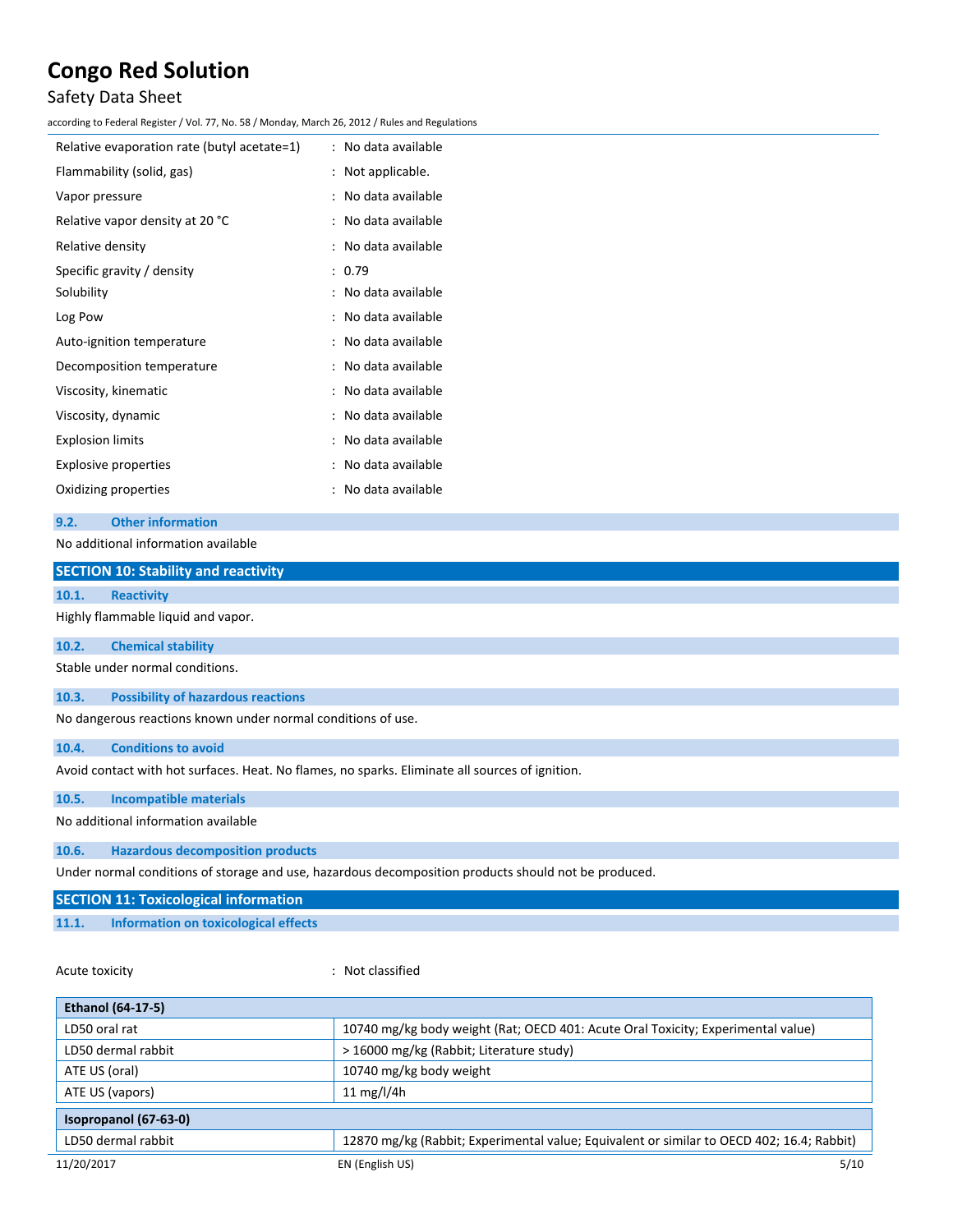# Safety Data Sheet

according to Federal Register / Vol. 77, No. 58 / Monday, March 26, 2012 / Rules and Regulations

| Isopropanol (67-63-0)             |                                                                                                         |
|-----------------------------------|---------------------------------------------------------------------------------------------------------|
| LC50 inhalation rat (mg/l)        | 73 mg/l/4h (Rat)                                                                                        |
| ATE US (dermal)                   | 12870 mg/kg body weight                                                                                 |
| ATE US (vapors)                   | 73 mg/l/4h                                                                                              |
| ATE US (dust, mist)               | 73 mg/l/4h                                                                                              |
| methanol (67-56-1)                |                                                                                                         |
| LD50 oral rat                     | > 5000 mg/kg (Rat; BASF test; Literature study; 1187-2769 mg/kg bodyweight; Rat; Weight<br>of evidence) |
| LD50 dermal rabbit                | 15800 mg/kg (Rabbit; Literature study)                                                                  |
| LC50 inhalation rat (mg/l)        | 85 mg/l/4h (Rat; Literature study)                                                                      |
| LC50 inhalation rat (ppm)         | 64000 ppm/4h (Rat; Literature study)                                                                    |
| ATE US (oral)                     | 100 mg/kg body weight                                                                                   |
| ATE US (dermal)                   | 300 mg/kg body weight                                                                                   |
| ATE US (gases)                    | 700 ppmV/4h                                                                                             |
| ATE US (vapors)                   | $3$ mg/l/4h                                                                                             |
| ATE US (dust, mist)               | $0.5$ mg/l/4h                                                                                           |
| Skin corrosion/irritation         | : Not classified                                                                                        |
| Serious eye damage/irritation     | : Not classified                                                                                        |
| Respiratory or skin sensitization | : Not classified                                                                                        |
| Germ cell mutagenicity            | : Not classified                                                                                        |
| Carcinogenicity                   | : May cause cancer.                                                                                     |

| <b>Ethanol (64-17-5)</b>                                                               |                                                        |
|----------------------------------------------------------------------------------------|--------------------------------------------------------|
| IARC group                                                                             | 1 - Carcinogenic to humans                             |
| Isopropanol (67-63-0)                                                                  |                                                        |
| IARC group                                                                             | 3 - Not classifiable                                   |
| Reproductive toxicity                                                                  | : Suspected of damaging fertility or the unborn child. |
| Specific target organ toxicity – single exposure $\therefore$ Causes damage to organs. |                                                        |
| Specific target organ toxicity – repeated<br>exposure                                  | : Not classified                                       |
| Aspiration hazard                                                                      | : Not classified                                       |

| <b>SECTION 12: Ecological information</b> |                                                                                                                           |
|-------------------------------------------|---------------------------------------------------------------------------------------------------------------------------|
| 12.1.<br><b>Toxicity</b>                  |                                                                                                                           |
| Ecology - general                         | : The product is not considered harmful to aguatic organisms or to cause long-term adverse<br>effects in the environment. |
| <b>Ethanol (64-17-5)</b>                  |                                                                                                                           |
| LC50 fish 1                               | 14200 mg/l (LC50; US EPA; 96 h; Pimephales promelas; Flow-through system; Fresh water;<br>Experimental value)             |
| Isopropanol (67-63-0)                     |                                                                                                                           |
| LC50 fish 2                               | 9640 mg/l (LC50; OECD 203: Fish, Acute Toxicity Test; 96 h; Pimephales promelas; Flow-                                    |

| 150p10p110110700000     |                                                                                                                                            |
|-------------------------|--------------------------------------------------------------------------------------------------------------------------------------------|
| LC50 fish 2             | 9640 mg/l (LC50; OECD 203: Fish, Acute Toxicity Test; 96 h; Pimephales promelas; Flow-<br>through system; Fresh water; Experimental value) |
| EC50 Daphnia 2          | 13299 mg/l (EC50; Other; 48 h; Daphnia magna)                                                                                              |
| Threshold limit algae 1 | > 1000 mg/l (EC50; UBA; 72 h; Scenedesmus subspicatus)                                                                                     |
|                         |                                                                                                                                            |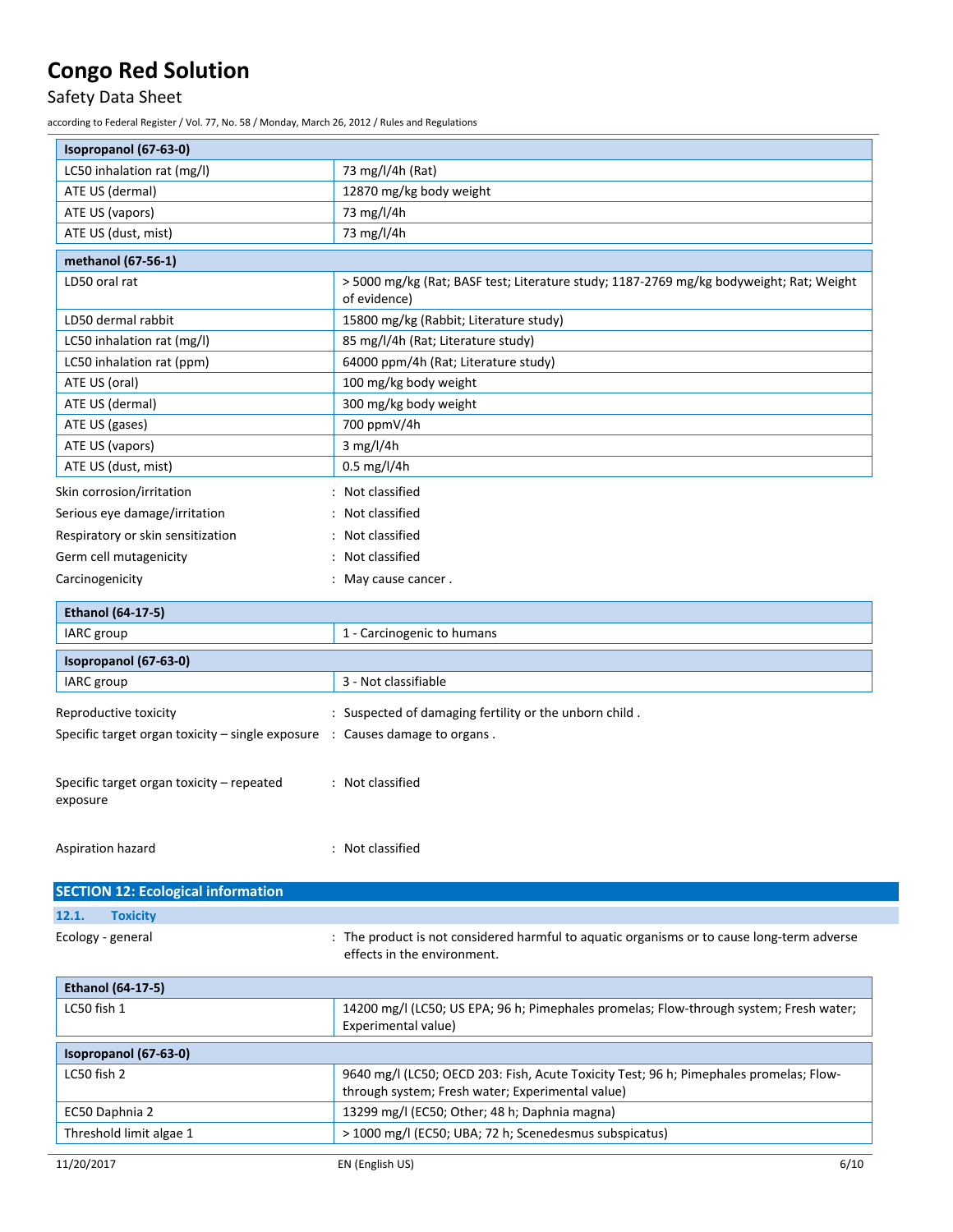# Safety Data Sheet

according to Federal Register / Vol. 77, No. 58 / Monday, March 26, 2012 / Rules and Regulations

# **methanol (67-56-1)**

| Thethanol (67-56-1) |                                                                                                                           |
|---------------------|---------------------------------------------------------------------------------------------------------------------------|
| LC50 fish 1         | 15400 mg/l (LC50; EPA 660/3 - 75/009; 96 h; Lepomis macrochirus; Flow-through system;<br>Fresh water; Experimental value) |
| EC50 Daphnia 1      | > 10000 mg/l (EC50; DIN 38412-11; 48 h; Daphnia magna; Static system; Fresh water;<br>Experimental value)                 |
| LC50 fish 2         | 10800 mg/l (LC50; 96 h; Salmo gairdneri)                                                                                  |

# **12.2. Persistence and degradability**

| <b>Ethanol (64-17-5)</b>        |                                                                                                                                                                            |  |
|---------------------------------|----------------------------------------------------------------------------------------------------------------------------------------------------------------------------|--|
| Persistence and degradability   | Readily biodegradable in water. Biodegradable in the soil. Highly mobile in soil.                                                                                          |  |
| Biochemical oxygen demand (BOD) | 0.8 - 0.967 g $O2/g$ substance                                                                                                                                             |  |
| Chemical oxygen demand (COD)    | 1.7 g $O_2/g$ substance                                                                                                                                                    |  |
| ThOD                            | 2.1 $g O2/g$ substance                                                                                                                                                     |  |
| BOD (% of ThOD)                 | 0.43                                                                                                                                                                       |  |
| Isopropanol (67-63-0)           |                                                                                                                                                                            |  |
| Persistence and degradability   | Readily biodegradable in water. Biodegradable in the soil. Biodegradable in the soil under<br>anaerobic conditions. No (test) data on mobility of the substance available. |  |
| Biochemical oxygen demand (BOD) | 1.19 g $O_2/g$ substance                                                                                                                                                   |  |
| Chemical oxygen demand (COD)    | 2.23 g $O_2/g$ substance                                                                                                                                                   |  |
| ThOD                            | 2.4 g $O_2/g$ substance                                                                                                                                                    |  |
| methanol (67-56-1)              |                                                                                                                                                                            |  |
| Persistence and degradability   | Readily biodegradable in water. Biodegradable in the soil. Highly mobile in soil.                                                                                          |  |
| Biochemical oxygen demand (BOD) | $0.6 - 1.12$ g O <sub>2</sub> /g substance                                                                                                                                 |  |
| Chemical oxygen demand (COD)    | 1.42 g $O2/g$ substance                                                                                                                                                    |  |
| ThOD                            | 1.5 g $O_2/g$ substance                                                                                                                                                    |  |
| BOD (% of ThOD)                 | 0.8 (Literature study)                                                                                                                                                     |  |

# **12.3. Bioaccumulative potential**

| <b>Ethanol (64-17-5)</b>  |                                                                                |  |
|---------------------------|--------------------------------------------------------------------------------|--|
| BCF fish 1                | 1 (BCF; Other; 72 h; Cyprinus carpio; Static system; Fresh water; Read-across) |  |
| Log Pow                   | -0.31 (Experimental value)                                                     |  |
| Bioaccumulative potential | Low potential for bioaccumulation (Log Kow $<$ 4).                             |  |
| Isopropanol (67-63-0)     |                                                                                |  |
| Log Pow                   | 0.05 (Weight of evidence approach; Other; 25 °C)                               |  |
| Bioaccumulative potential | Low potential for bioaccumulation (Log Kow $<$ 4).                             |  |
| methanol (67-56-1)        |                                                                                |  |
| BCF fish 1                | < 10 (BCF; 72 h; Leuciscus idus)                                               |  |
| Log Pow                   | -0.77 (Experimental value; Other)                                              |  |
| Bioaccumulative potential | Low potential for bioaccumulation (BCF < 500).                                 |  |

# **12.4. Mobility in soil**

| <b>Ethanol (64-17-5)</b> |                                     |  |
|--------------------------|-------------------------------------|--|
| Surface tension          | $0.022$ N/m (20 °C)                 |  |
| Log Koc                  | Koc, PCKOCWIN v1.66; 1; Read-across |  |
| Isopropanol (67-63-0)    |                                     |  |
| Surface tension          | $0.021$ N/m (25 °C)                 |  |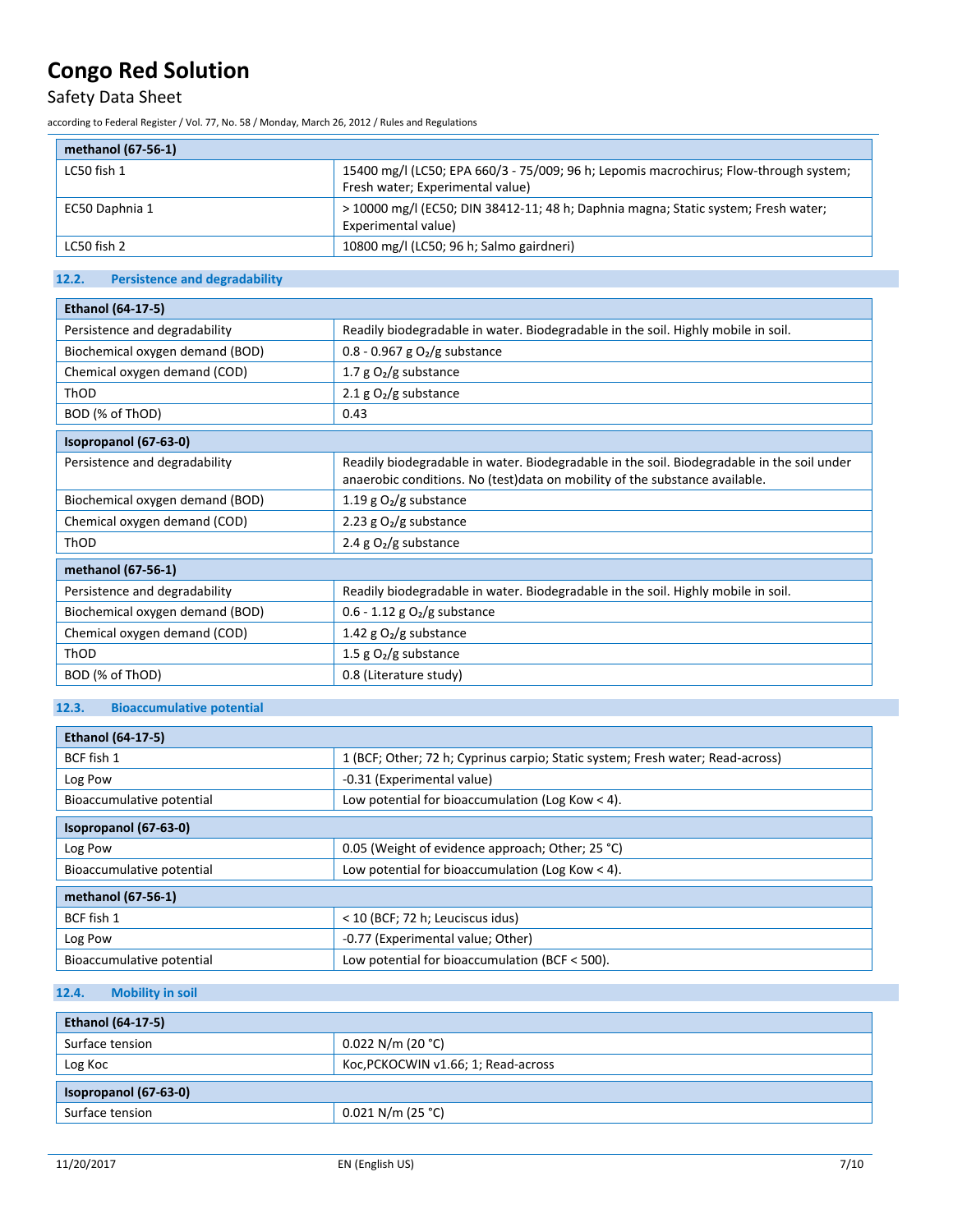# Safety Data Sheet

according to Federal Register / Vol. 77, No. 58 / Monday, March 26, 2012 / Rules and Regulations

| methanol (67-56-1) |                                          |
|--------------------|------------------------------------------|
| Surface tension    | $0.023$ N/m (20 °C)                      |
| Log Koc            | Koc, PCKOCWIN v1.66; 1; Calculated value |

**12.5. Other adverse effects**

No additional information available

| <b>SECTION 13: Disposal considerations</b>                          |                                                                                               |  |  |  |  |
|---------------------------------------------------------------------|-----------------------------------------------------------------------------------------------|--|--|--|--|
| <b>Disposal methods</b><br>13.1.                                    |                                                                                               |  |  |  |  |
| Waste treatment methods                                             | : Dispose of contents/container in accordance with licensed collector's sorting instructions. |  |  |  |  |
|                                                                     |                                                                                               |  |  |  |  |
| <b>SECTION 14: Transport information</b>                            |                                                                                               |  |  |  |  |
| <b>Department of Transportation (DOT)</b>                           |                                                                                               |  |  |  |  |
| In accordance with DOT                                              |                                                                                               |  |  |  |  |
| Transport document description                                      | : UN1987 Alcohols, n.o.s. (Ethanol, Methanol), 3, III                                         |  |  |  |  |
| UN-No.(DOT)                                                         | : UN1987                                                                                      |  |  |  |  |
| Proper Shipping Name (DOT)                                          | : Alcohols, n.o.s.                                                                            |  |  |  |  |
|                                                                     | Ethanol, Methanol                                                                             |  |  |  |  |
| Class (DOT)                                                         | : 3 - Class 3 - Flammable and combustible liquid 49 CFR 173.120                               |  |  |  |  |
| Packing group (DOT)                                                 | : III - Minor Danger                                                                          |  |  |  |  |
| Hazard labels (DOT)                                                 | : 3 - Flammable liquid                                                                        |  |  |  |  |
|                                                                     | <b>AMMABLE LIQ</b>                                                                            |  |  |  |  |
| DOT Quantity Limitations Passenger<br>aircraft/rail (49 CFR 173.27) | : 60 L                                                                                        |  |  |  |  |
| DOT Quantity Limitations Cargo aircraft only<br>(49 CFR 175.75)     | : 220 L                                                                                       |  |  |  |  |
| <b>Transport by sea</b>                                             |                                                                                               |  |  |  |  |
| Transport document description (IMDG)                               | : UN 1987 ALCOHOLS, N.O.S. (Ethanol, Methanol), 3, III                                        |  |  |  |  |
| UN-No. (IMDG)                                                       | : 1987                                                                                        |  |  |  |  |
| Proper Shipping Name (IMDG)                                         | : ALCOHOLS, N.O.S.                                                                            |  |  |  |  |
| Class (IMDG)                                                        | : 3 - Flammable liquids                                                                       |  |  |  |  |
| Packing group (IMDG)                                                | : III - substances presenting low danger                                                      |  |  |  |  |
| Limited quantities (IMDG)                                           | : 5L                                                                                          |  |  |  |  |
| Air transport                                                       |                                                                                               |  |  |  |  |
| Transport document description (IATA)                               | : UN 1987 Alcohols, n.o.s. (Ethanol, Methanol), 3, III                                        |  |  |  |  |
| UN-No. (IATA)                                                       | : 1987                                                                                        |  |  |  |  |
| Proper Shipping Name (IATA)                                         | : Alcohols, n.o.s.                                                                            |  |  |  |  |
| Class (IATA)                                                        | : 3 - Flammable Liquids                                                                       |  |  |  |  |
| Packing group (IATA)                                                | : III - Minor Danger                                                                          |  |  |  |  |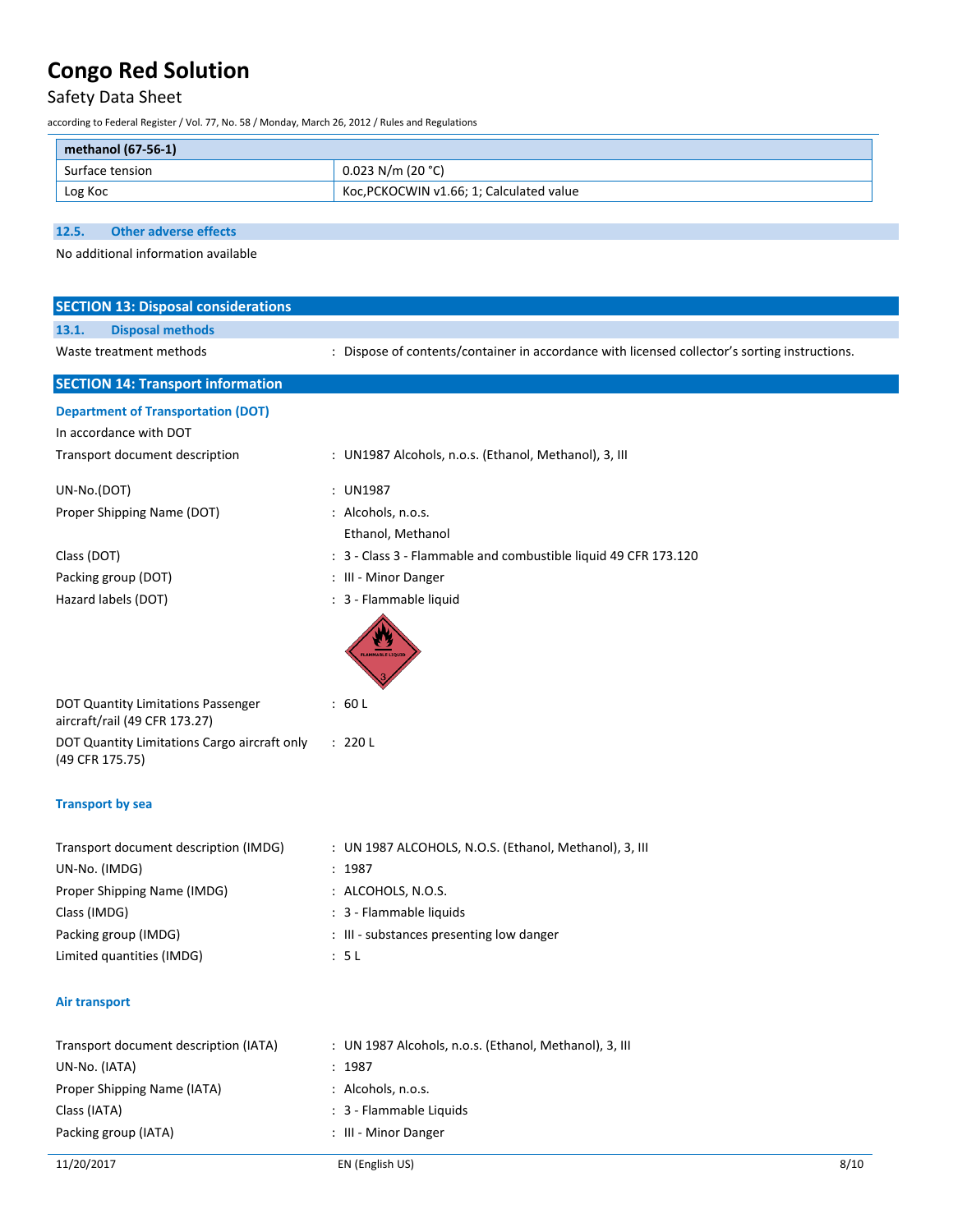# Safety Data Sheet

according to Federal Register / Vol. 77, No. 58 / Monday, March 26, 2012 / Rules and Regulations

# **SECTION 15: Regulatory information**

# **15.1. US Federal regulations**

| <b>Ethanol (64-17-5)</b>                                                                                                                         |         |  |
|--------------------------------------------------------------------------------------------------------------------------------------------------|---------|--|
| Listed on the United States TSCA (Toxic Substances Control Act) inventory                                                                        |         |  |
| Isopropanol (67-63-0)                                                                                                                            |         |  |
| Listed on the United States TSCA (Toxic Substances Control Act) inventory<br>Subject to reporting requirements of United States SARA Section 313 |         |  |
| methanol (67-56-1)                                                                                                                               |         |  |
| Listed on the United States TSCA (Toxic Substances Control Act) inventory<br>Subject to reporting requirements of United States SARA Section 313 |         |  |
| <b>CERCLA RO</b>                                                                                                                                 | 5000 lb |  |

# **15.2. International regulations**

### **CANADA**

| <b>Ethanol (64-17-5)</b>                              |  |
|-------------------------------------------------------|--|
| Listed on the Canadian DSL (Domestic Substances List) |  |
| Isopropanol (67-63-0)                                 |  |
| Listed on the Canadian DSL (Domestic Substances List) |  |
| methanol (67-56-1)                                    |  |
| Listed on the Canadian DSL (Domestic Substances List) |  |

### **EU-Regulations**

No additional information available

### **National regulations**

| <b>Ethanol (64-17-5)</b>                                     |  |
|--------------------------------------------------------------|--|
| Listed on IARC (International Agency for Research on Cancer) |  |

# **15.3. US State regulations**

| methanol (67-56-1)                                         |                               |                         |                         |                     |
|------------------------------------------------------------|-------------------------------|-------------------------|-------------------------|---------------------|
| U.S. - California -                                        | U.S. - California -           | U.S. - California -     | U.S. - California -     | No significant risk |
| Proposition 65 -                                           | Proposition 65 -              | Proposition 65 -        | Proposition 65 -        | level (NSRL)        |
| Carcinogens List                                           | <b>Developmental Toxicity</b> | Reproductive Toxicity - | Reproductive Toxicity - |                     |
|                                                            |                               | Female                  | Male                    |                     |
| No                                                         | Yes                           | No                      | No                      |                     |
| <b>Ethanol (64-17-5)</b>                                   |                               |                         |                         |                     |
|                                                            |                               |                         |                         |                     |
| U.S. - New Jersey - Right to Know Hazardous Substance List |                               |                         |                         |                     |
| Isopropanol (67-63-0)                                      |                               |                         |                         |                     |
| U.S. - New Jersey - Right to Know Hazardous Substance List |                               |                         |                         |                     |